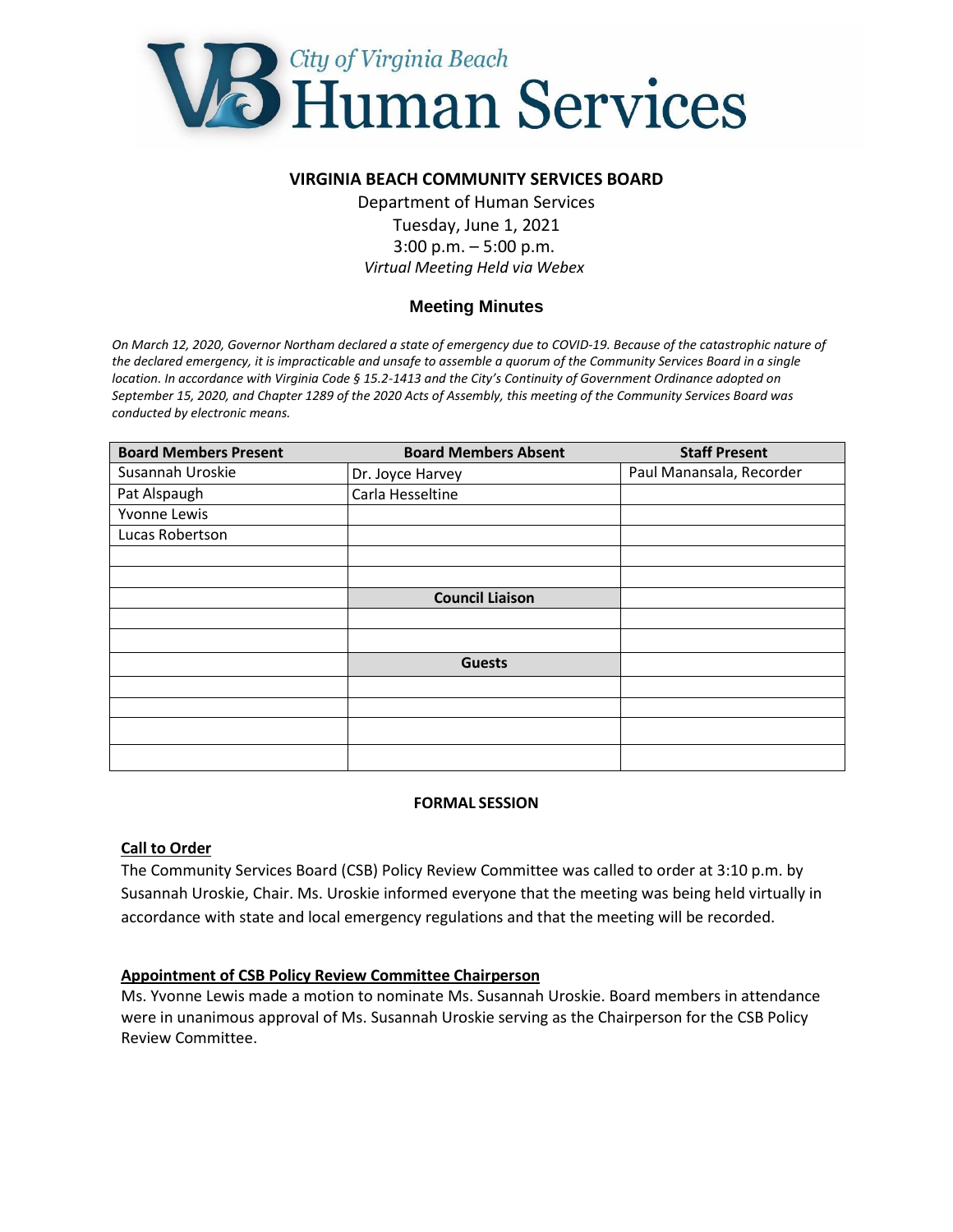#### **VIRGINIA BEACH COMMUNITY SERVICES BOARD**

Department of Human Services Thursday, June 1, 2021 3:00 p.m. – 5:00 p.m.

#### **Review of CSB Policies**

- Purpose and Function Statement No changes were recommended.
- Board Goals Ms. Uroskie passed Ms. Carrolyn Cox's recommendation to rewrite the goals to include: Increase public awareness of services available. Ms. Lewis agreed with the recommendation and added that we may also distribute evaluations to the general public to gather information on what services the public is aware of. Ms. Alspaugh expressed her frustrations with the reporting and progress of the different programs such as how many are successful or graduated from the programs. She desires more details from all the programs and a more hands on approach. Ms. Alspaugh would also like to attend the next new member orientation because she felt initial orientation was somewhat discombobulated and incomplete. She feels that a tour of all the facilities would be beneficial to all board members. All board members present agreed that educating the community through various sources including multiple social media platforms should be added as a bullet point goal and announcements of programs should be presented in a timely fashion. Ms. Alspaugh suggested that a newsletter should be sent out to the public. Ms. Uroskie suggested a distribution on a quarterly basis. Mr. Robertson questioned on who should be creating the newsletters and Ms. Alspaugh replied that program leaders should be responsible for their sections.
- Policy 1.01 No changes were recommended. Ms. Uroskie questioned the term, "Professional Literature".
- Policy 2.01 No changes were recommended.
- Policy 3.01 Ms. Lewis and Ms. Uroskie suggested adding the wording "or designee" after executive director. Mr. Robertson suggested tours of the facilities. Ms. Uroskie recommended receiving reports from CQI Director.
- Policy 3.02 All members requested clarification on who should attend the interviews for city hiring. No changes were recommended.
- Policy 4.01 Ms. Uroskie recommended adding the "educating the public" statement from the goals to this policy.
- Policy 5.01 Mr. Robertson recommended that all the letters in the first word requires capitalization and there are too many spaces in various areas. All members suggested changing the words to "review". All board members suggested evaluations for clients and staff to receive feedback on services.
- Policy 6.01 Ms. Uroskie requesting clarification on policy. No changes were recommended.
- Policy 7.01 All board members requested a reason for the "if".
- Emergency Plans Ms. Lewis suggested that an emergency plan in place for remote meetings.